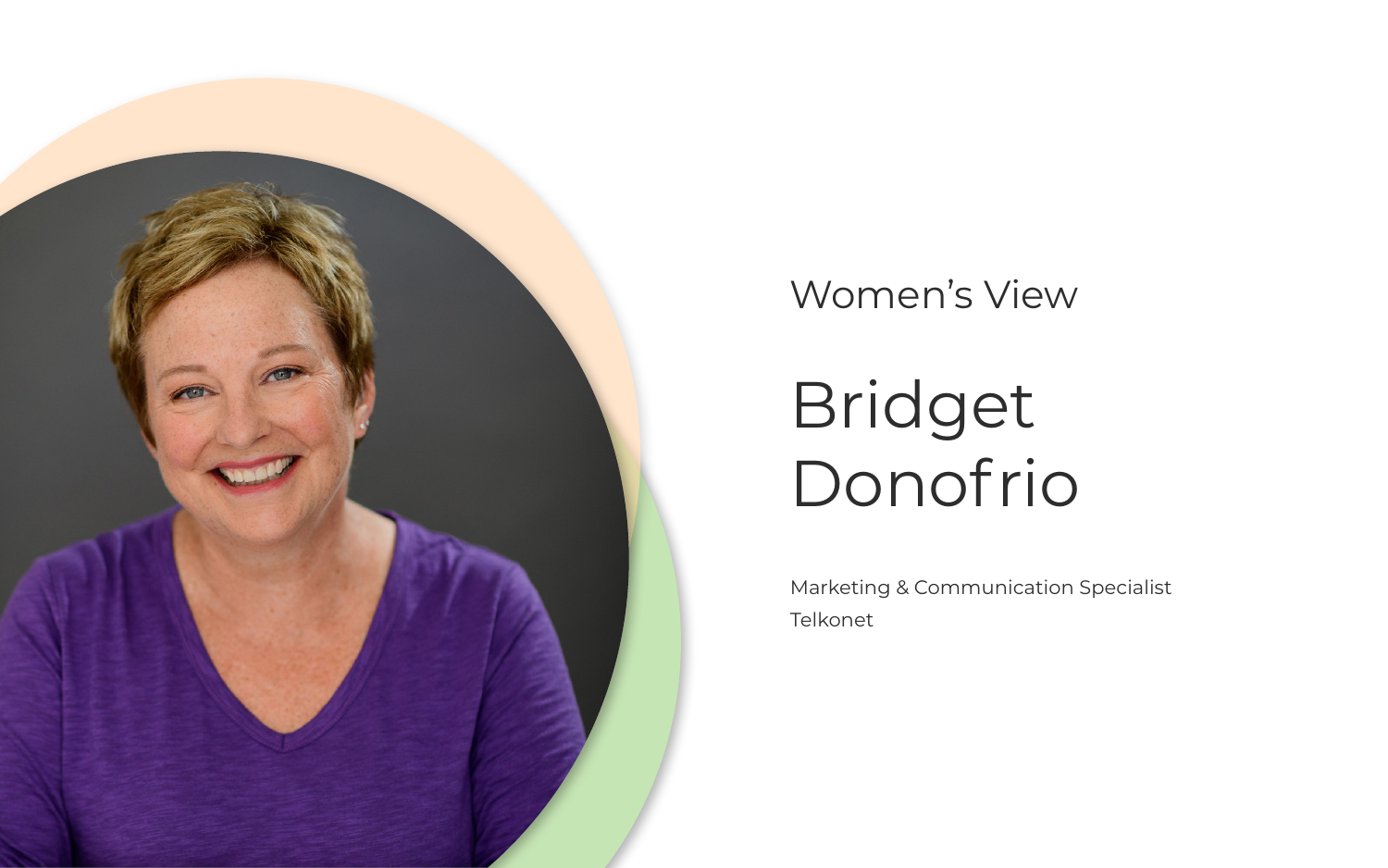1

Bridget Donofrio

I've been fortunate to have had mentors throughout my career. These are women I had worked for, and with, for years and with whom I maintain lifelong friendships.

It's because of them that I carved out my own career path, performing a job I love, that I am suited for, that I am energized to get up and do every day.

# What are the choices that brought you here?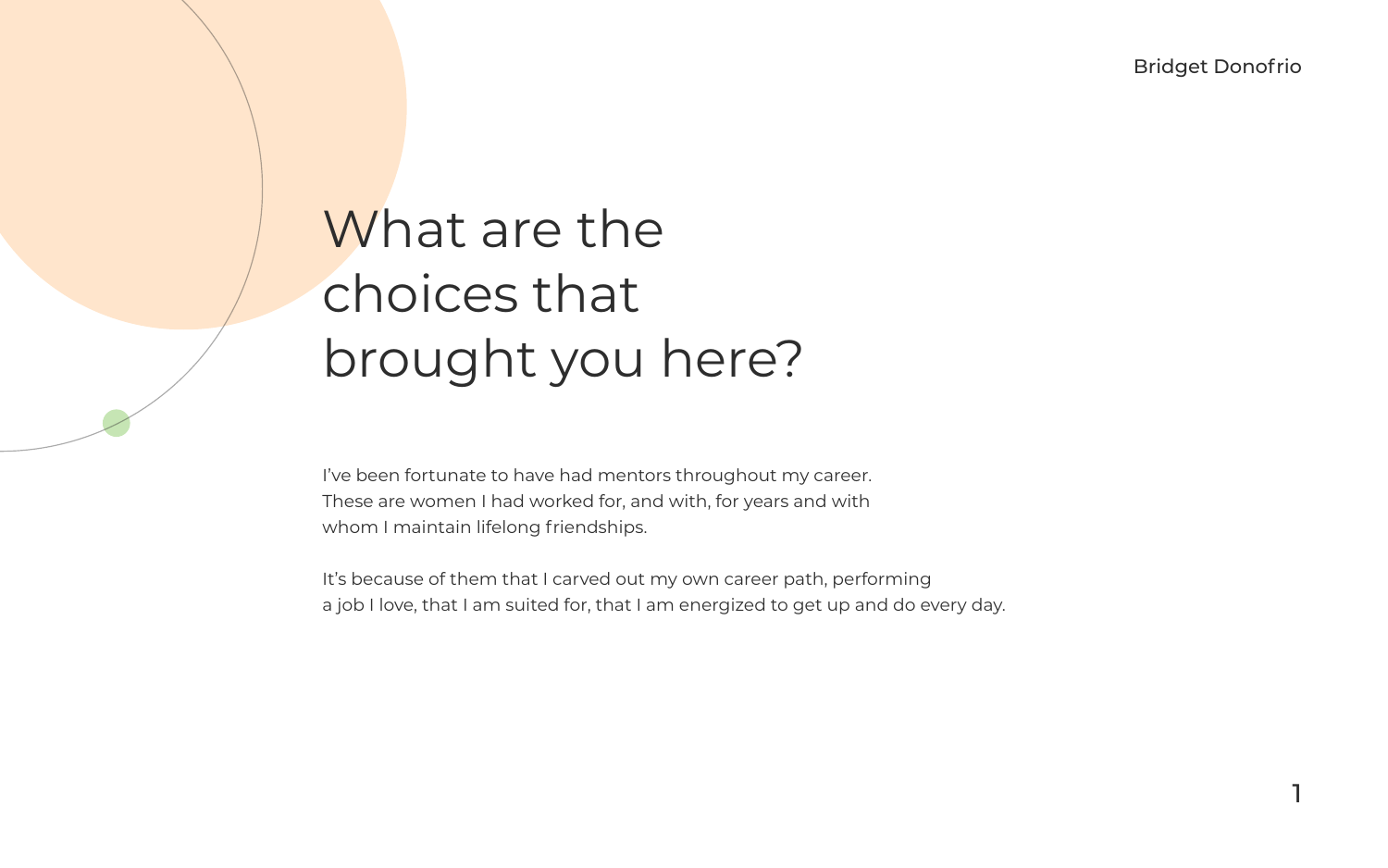I have been at Telkonet for eight years.

### How long have you been in Telkonet?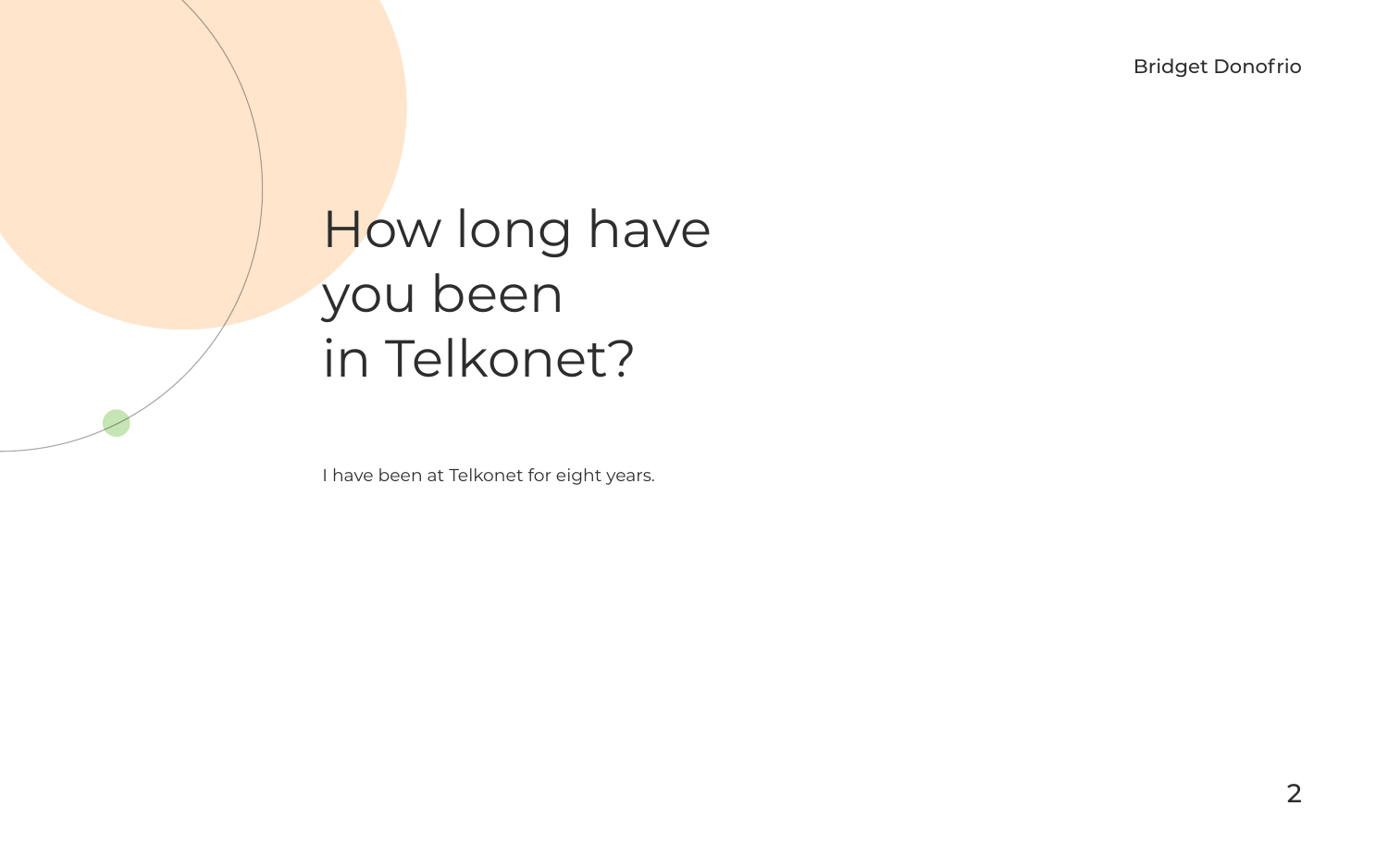When I started my family, I was fortunate to have a choice of whether to continue working or take time out to raise my child. I chose to continue working full time.

To paraphrase Judge Ketanji Brown Jackson in her recent Supreme Court nomination hearings, when we have to navigate career and motherhood, we don't always get the balance right. (Not that I'm comparing my career to hers, but you get the point.) Honestly, if I had it to do over again, I would probably have only worked part time so I could spend more time with my school aged child. (21-year-old-me would never have believed that future-me would say that!)

# How did being a woman affect your choices?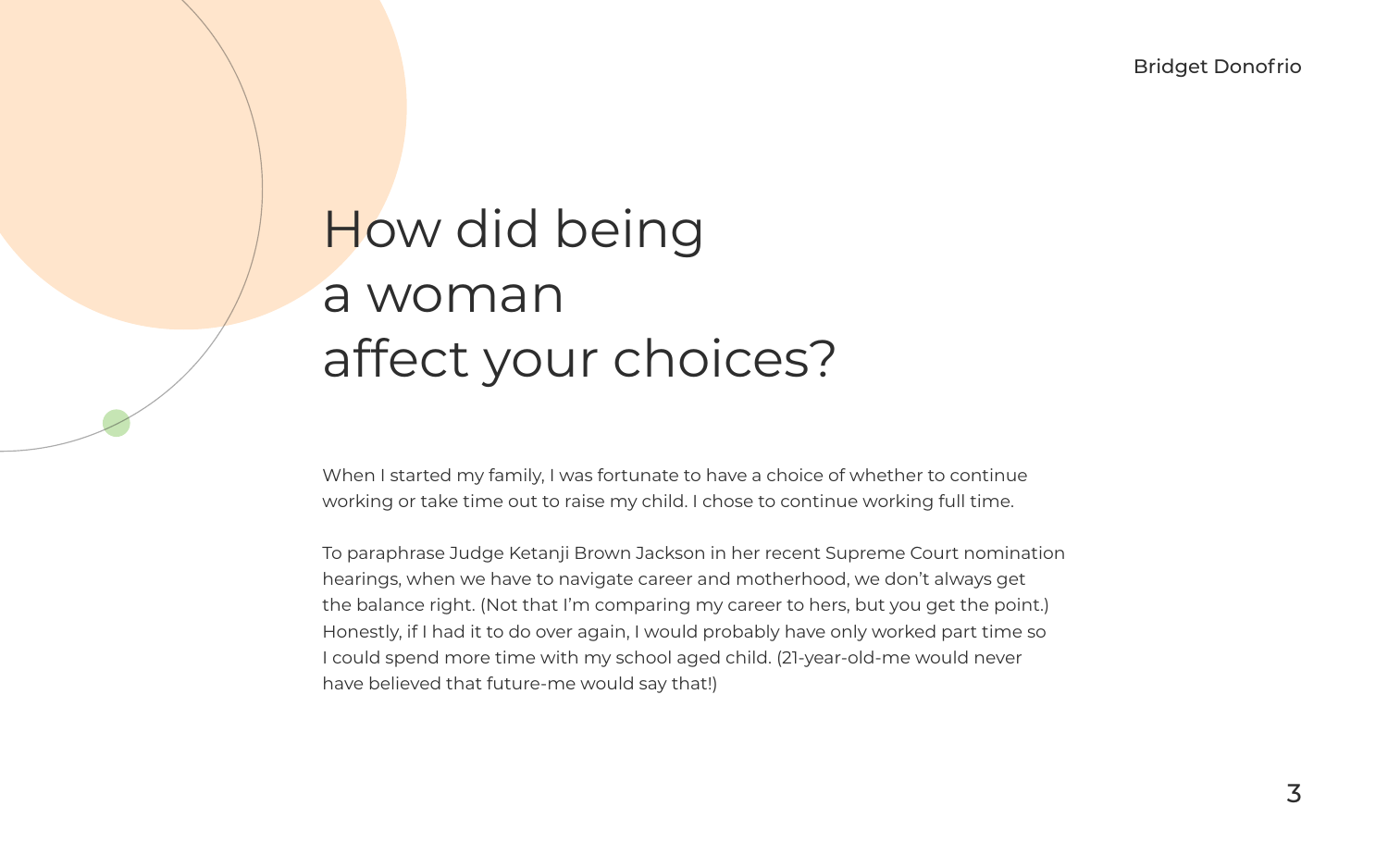4

Bridget Donofrio

Being a woman in a male-dominated environment means not sacrificing who you really are in order to fit in. Stereotypes are fading, but they will never be eliminated because in many cases there is some truth to them. (Again, 21-year-old-me would have been gobsmacked to hear future-me say it.)

# What does it mean to be a woman in a male environment?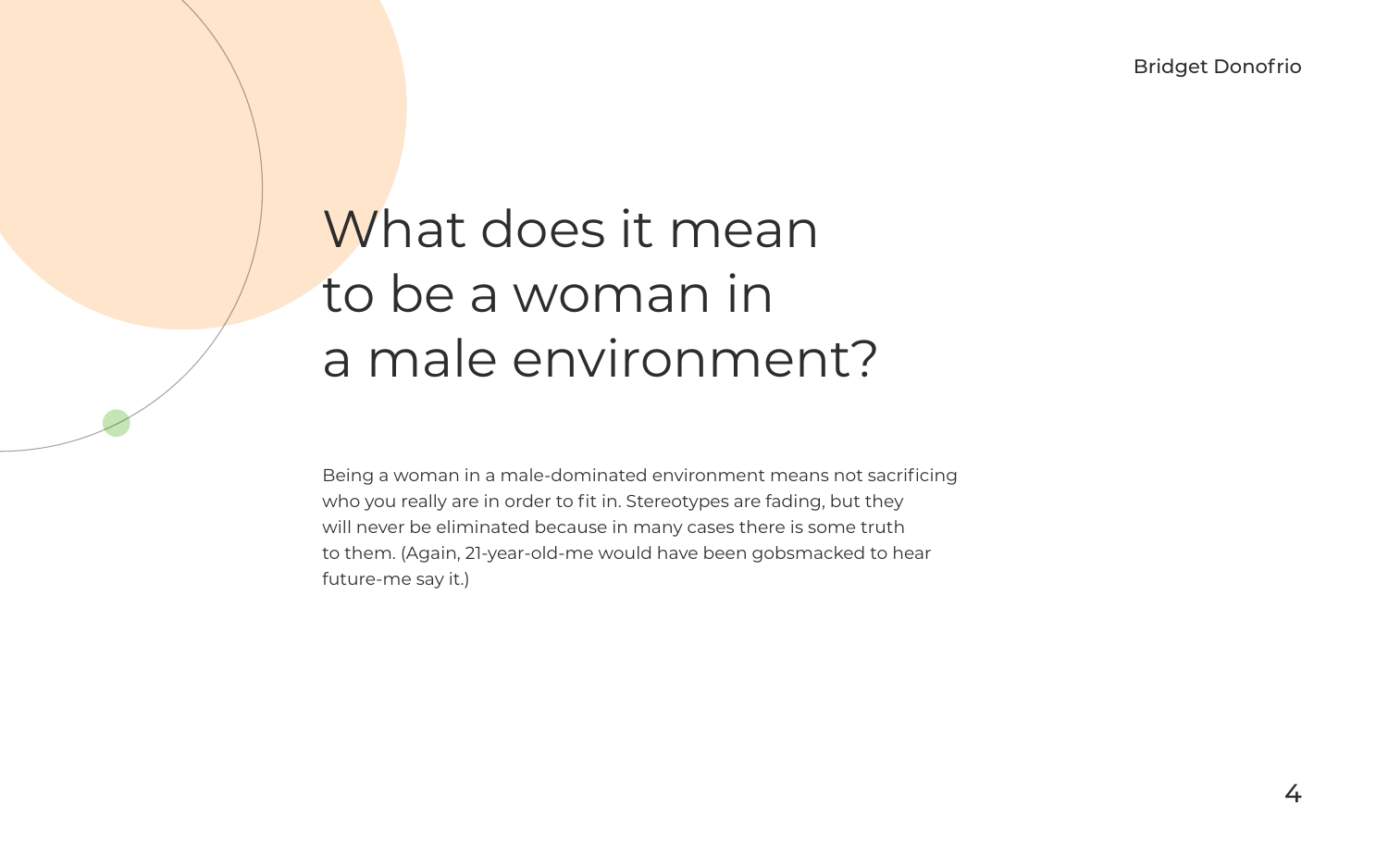I am true to myself. I'm confident in my strengths and aware of my weaknesses. I don't judge others and I don't apologize for myself. Well, OK, sometimes I do, but I'm working on it. Sorry.

### How do you live your role as a woman?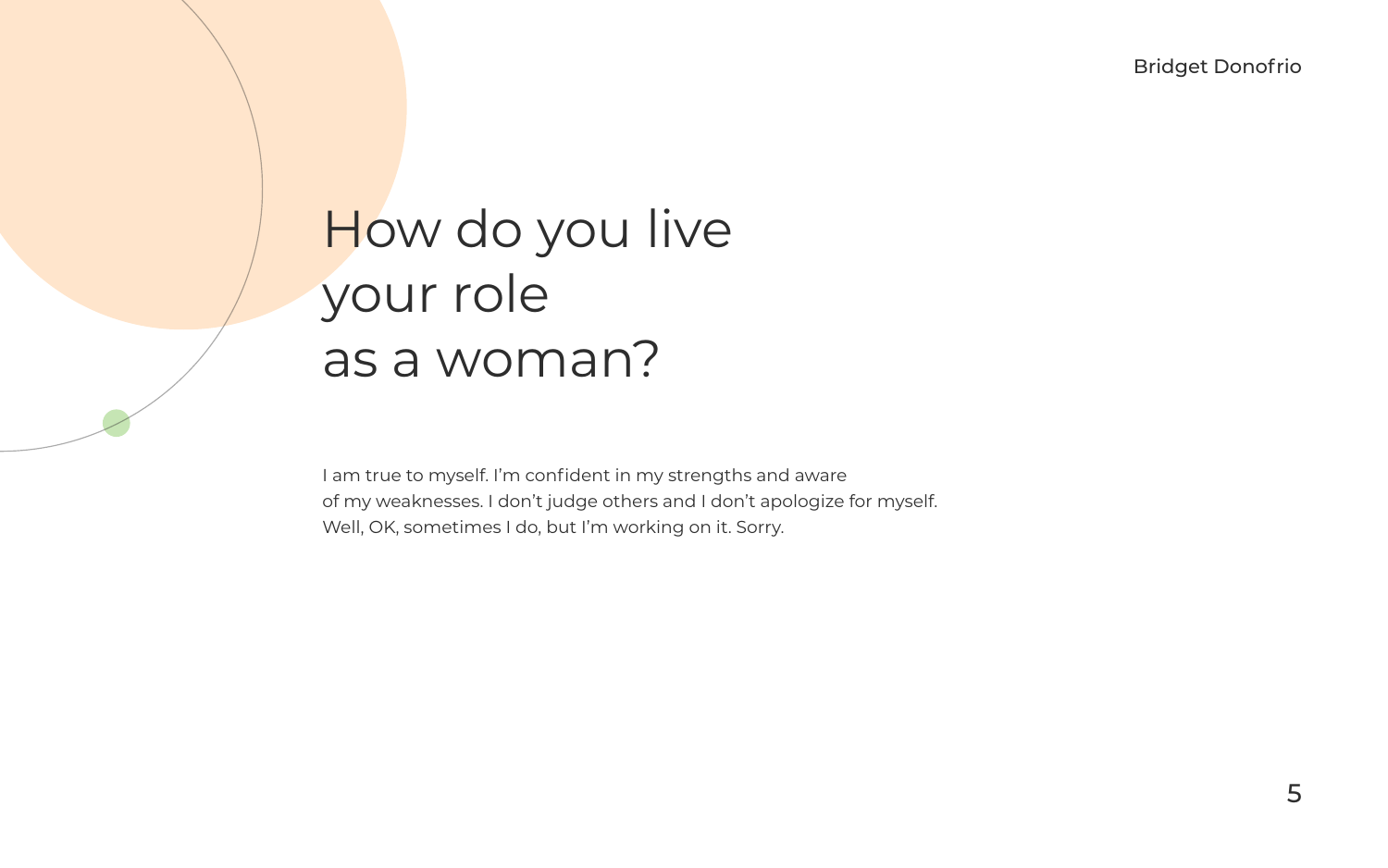Bridge-Building

As a technical writer and instructional designer, I rely heavily on Telkonet's subject matter experts. I need to ask the right questions and really listen to their responses. I try to be a bridge-builder, to find common ground. I find it's easier to understand a concept if I'm starting from a place of knowing. I try to learn about a topic before I meet with them so I am not taking up as much as their valuable time. Everyone's busy, and I respect that.

# How would you define the path within the company?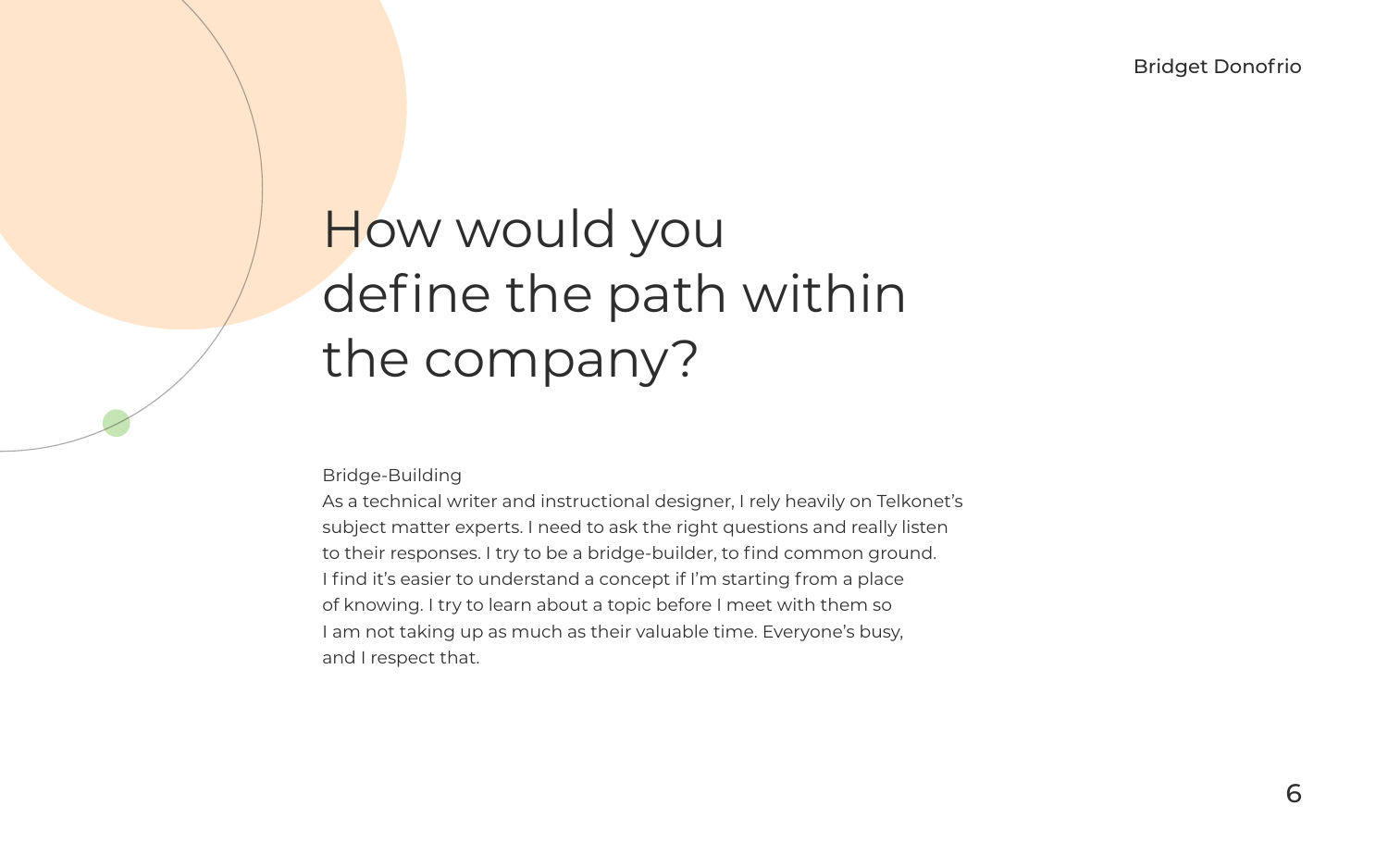7

Bridget Donofrio

"A strong woman stands up for herself. A stronger woman stands up for everybody else".

– Unknown

# Is there a phrase that accompanies your growth path?